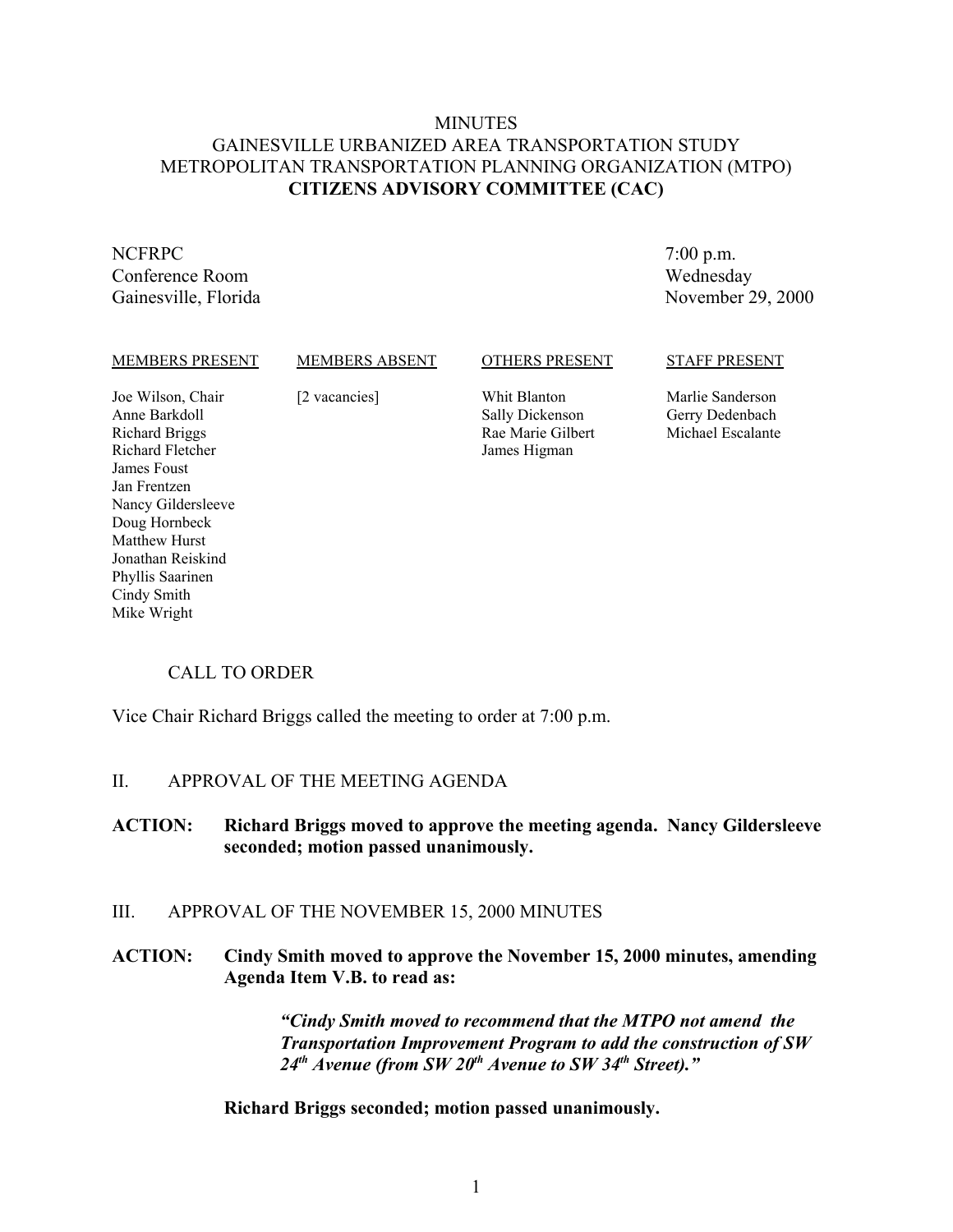## IV. CHAIRMAN'S REPORT

Mr. Dedenbach announced that the next MTPO meeting is scheduled for December 14. He noted that the MTPO's regular business meeting will begin at 4:00 p.m. and the public hearing will begin at 6:00 p.m. He said that the next CAC meeting is scheduled for January 10, 2001. He discussed the CAC Attendance Policy and the MTPO and its Advisory Committee's year 2000 meeting schedule.

## **ACTION: Jon Reiskind moved to schedule the CAC meeting for the MTPO's March meeting for February 21, 2001. Cindy Smith seconded; motion passed 12-1.**

## V. AGENDA ITEMS TO BE DISCUSSED- LISTED IN ORDER OF IMPORTANCE

## A. FLORIDA DEPARTMENT OF TRANSPORTATION (FDOT) TENTATIVE FIVE YEAR WORK PROGRAM

Mr. Dedenbach stated that, each year, FDOT prepares and submits a Five Year Work Program to the State Legislature. He noted that the reason that this is on the agenda is to give the MTPO the opportunity to request changes to existing or proposed projects and to hear requests for new projects to be added or existing projects to be deleted from the Work Program. He said that MTPO staff compared the current status of projects programmed for implementation during the next five years of FDOT's Tentative Five Year Work Program for Fiscal Years 2001/2002 - 2005/2006 to those identified in the TIP. He reported that the results of this review indicate that all of the projects in the TIP are included in the Work Program. He added that MTPO staff also compared the current status of projects programmed for implementation during the next five years of the Work Program to those identified in the List of Priority Projects (LOPP). He reported the results of this review indicate that FDOT programmed funds for several projects contained in the LOPP. He discussed the projects that received funding. He discussed the Work Program and answered questions.

- ACTION: Anne Barkdoll move to recommend that the Alachua County Commission request that FDOT:
	- 1. delete Project 2076701 (Preliminary Engineering for SR 24/Archer Road 4-laning from SR 45 to Parker Road) since this road is not forecasted to be deficient through the year 2020;
	- 2. construct Florida Intrastate Highway System (FIHS) Project 2077141 (SR20/Hawthorne Road 4-laning from CR 325 to US 301) as a rural 2-lane divided facility using FDOT rural cross-section; and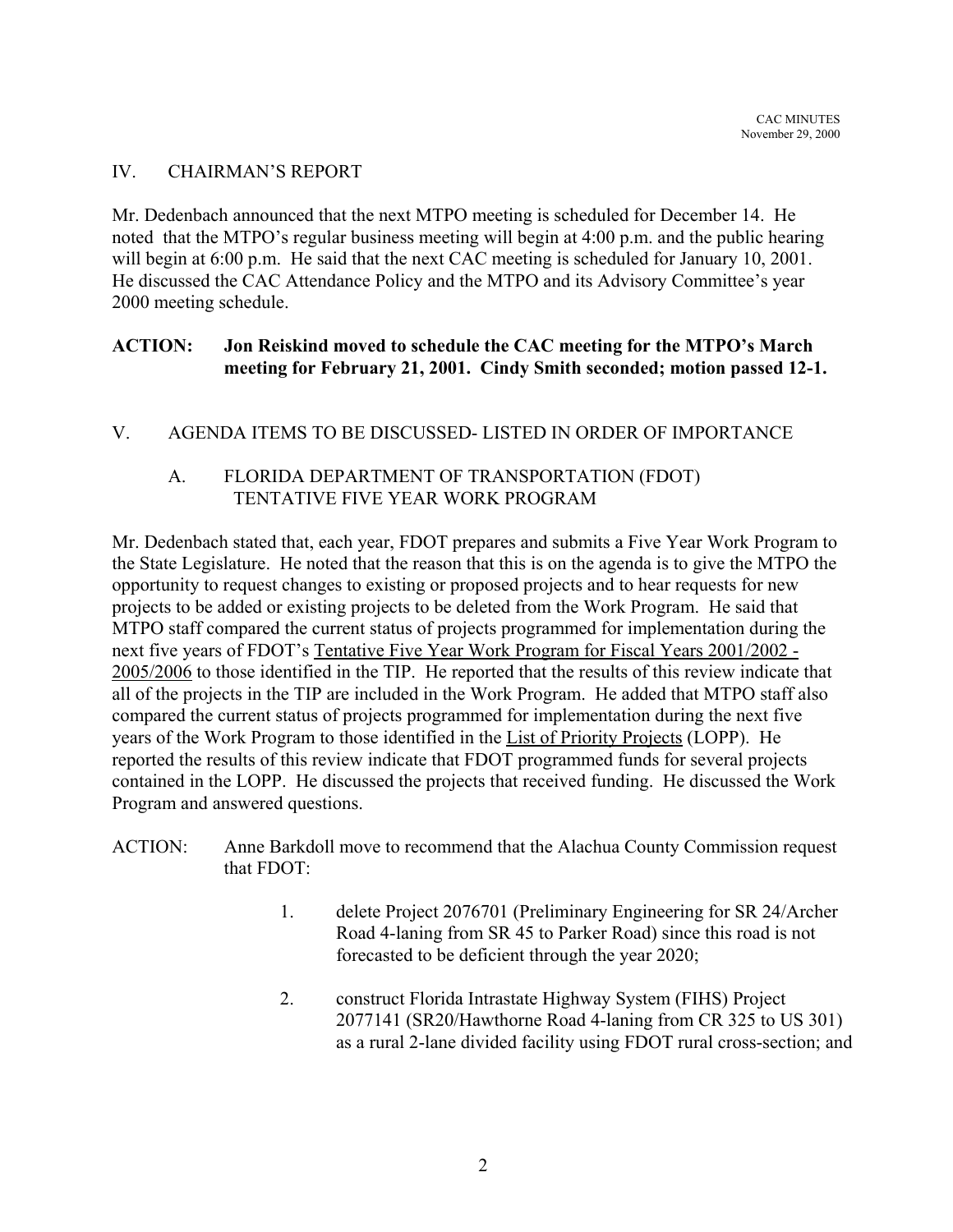3. delete FIHS Project 2078181 (SR 20/Hawthorne Road from US 301 to Putnam County Line project, development and environment (PD&E) study).

Richard Briggs seconded. Jan Frentzen called the question; call passed 12-1. Motion failed unanimously.

- **ACTION: Jan Frentzen moved to recommend that the Alachua County Commission request that FDOT construct FIHS Projects 2077141 and 2078181 (SR 20 / Hawthorne Road) to the minimum AASHTO standards regarding the number of lanes and median width. Jon Reiskind seconded; motion passed unanimously.**
- **ACTION: Cindy Smith move to recommend that the Alachua County Commission request that FDOT delete Project 2076701 (Preliminary Engineering for SR 24 / Archer Road 4-laning from SR 45 to Parker Road) since this road is not forecasted to be deficient through the year 2020. Anne Barkdoll seconded; motion passed 10-3.**
- ACTION: Anne Barkdoll moved to recommend that the Alachua County Commission request that FDOT leave FIHS Project 2077141 (SR 20 / Hawthorne Road) as a 2-lane facility. Richard Briggs seconded; motion failed 2-11.

## **ACTION: Anne Barkdoll moved to recommend that the MTPO request that FDOT:**

- **1. designate funding for the purchase of right-of-way for the Hull Road extension bicycle/pedestrian trail;**
- **2. delete the SW 62nd Boulevard / SW 24th Avenue extension; and**
- **3 construct the SW 34th Street grade-separated crossing.**

**Jan Frentzen seconded; motion passed 11-2.**

**ACTION: Anne Barkdoll moved to recommend that the MTPO and the Alachua County Commission accept the FDOT Tentative Five Year Work Program for Fiscal Years 2001/2002 to 2005/2006, as amended. Phyllis Saarinen seconded; motion passed unanimously.**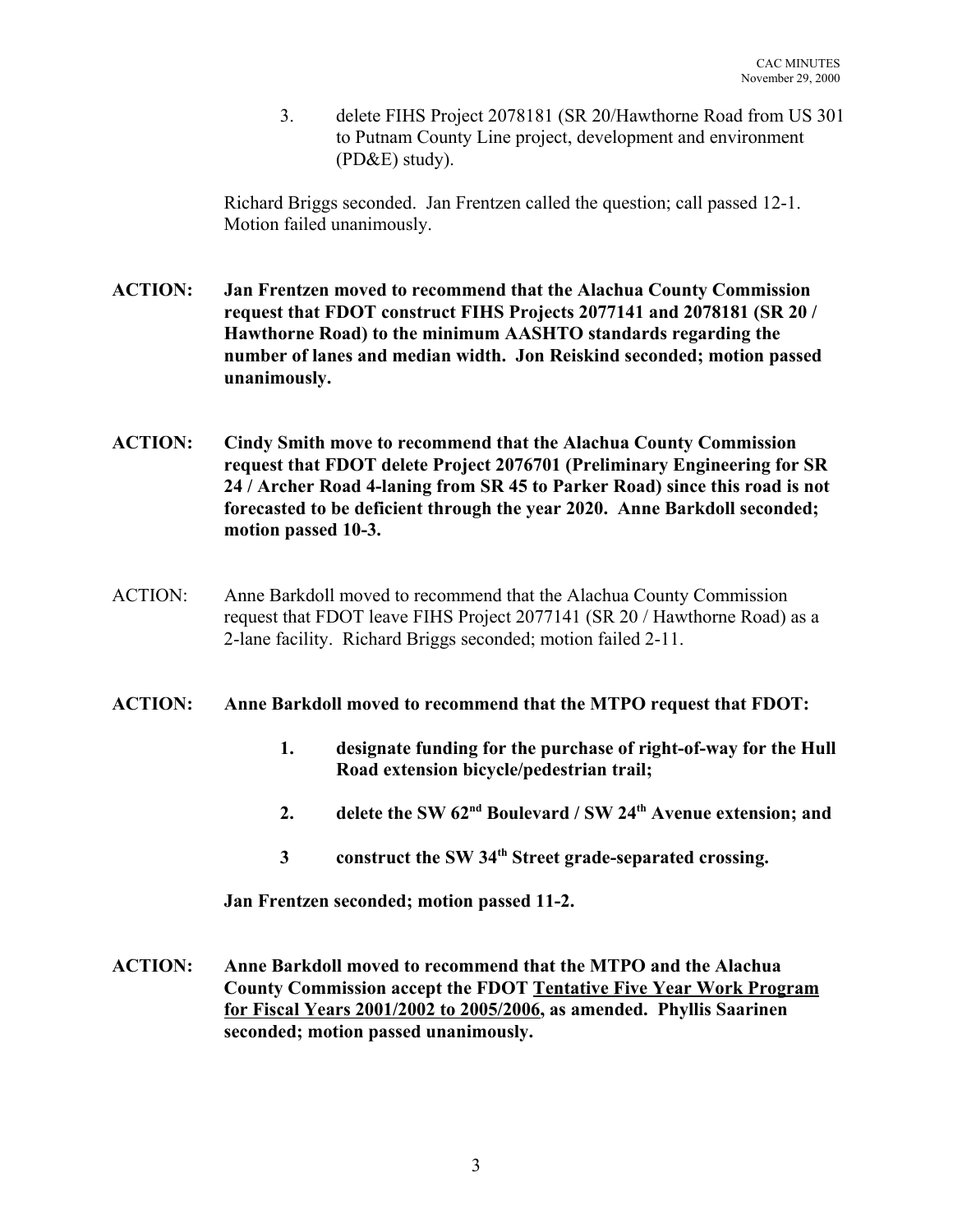## B. HULL ROAD EXTENSION MEDIAN WIDTH

Mr. Dedenbach stated that, at its June meeting, the MTPO approved the typical cross section for the Hull Road Extension from SW 62<sup>nd</sup> Boulevard east to SW 34<sup>th</sup> Street. He said that FDOT reports that the only remaining item in question, to complete the typical section, is the width of the proposed median that the MTPO would approve and that a minimum twenty two (22) foot median provides an adequate left turn and storage lane which meets current FDOT standards.

## **ACTION: Cindy Smith moved to recommend that the MTPO specify that the Hull Road extension typical cross-section be 150 feet wide, including a median that is 30 feet wide, as shown in Exhibit 1. Phyllis Saarinen seconded, motion passed unanimously.**

C. HAWTHORNE ROAD- CR 325 TO US 301

Mr. Dedenbach stated that, at its April 8, 1999 meeting, the MTPO discussed FDOT's proposed SR 20 / Hawthorne Road construction project. During this discussion, the MTPO approved a motion to have the existing Design Team, plus a representative from the City of Hawthorne, review this project from County Road 325 east to the Alachua County line. He said that the Design Team reviewed the draft roadway design at its November 21 meeting.

## **ACTION: Anne Barkdoll moved to recommend that the Alachua County Commission request that FDOT:**

- **1. ask its Environmental Management Office to contact appropriate agencies, such as Mr. Jim Weimer of Paynes Prairie State Park, Mr. Steve Humphries of the University of Florida and appropriate Water Management District and Alachua County Department of Environmental Protection staff persons to design and construct dryland underpasses for wildlife;**
- **2. landscape along the perimeter of the Hawthorne High School football field parking lot with canopy trees; and**
- **3. plant trees, as well as other plant material, for a vegetative buffer for the residences along Hawthorne Road in Grove Park.**

**Nancy Gildersleeve seconded; motion passed 11-2.**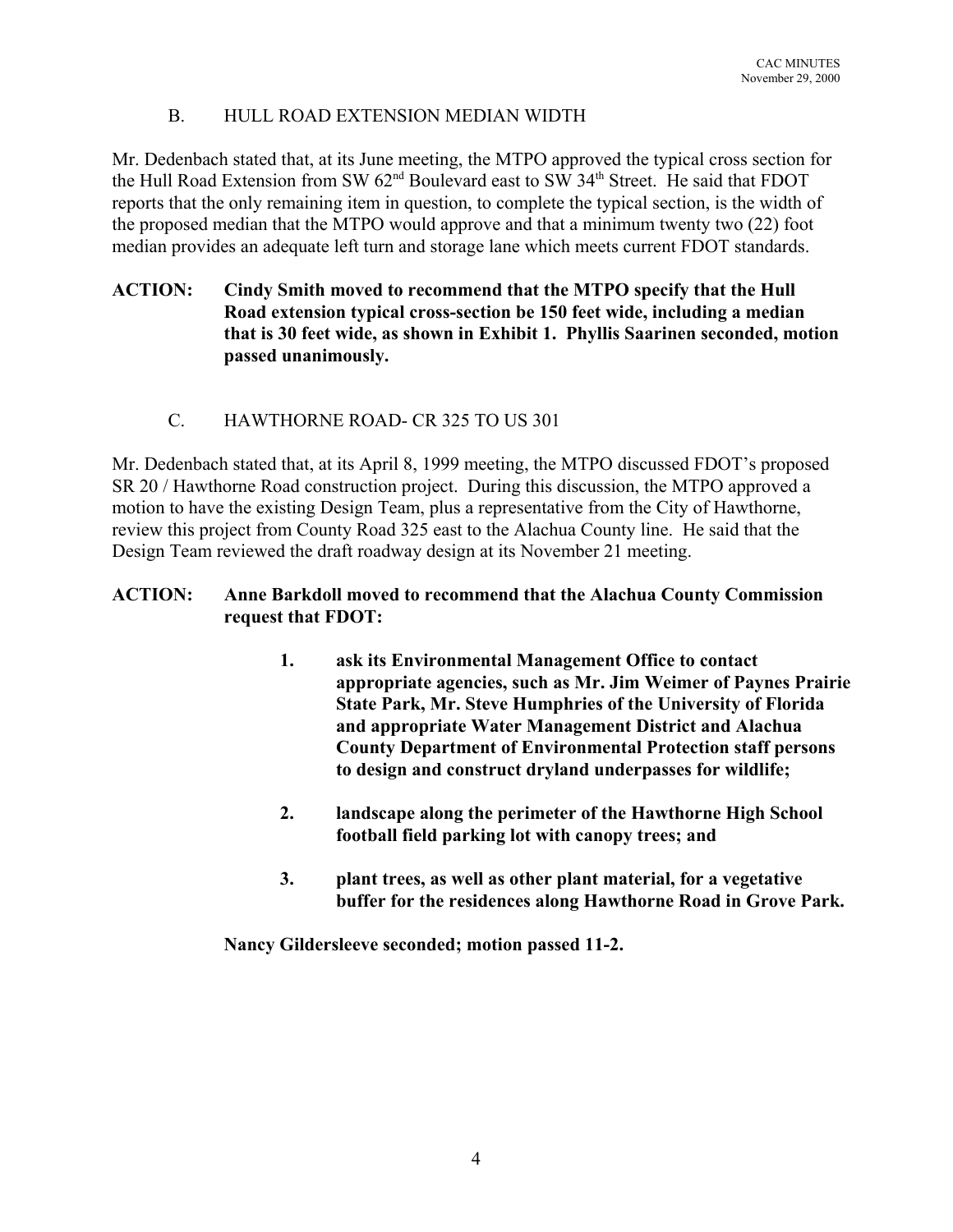## E. LONG RANGE TRANSPORTATION PLAN (LRTP)- COST FEASIBLE PLAN PRIORITIES

Mr. Marlie Sanderson, Director of Transportation Planning, stated that, at its October meeting, the MTPO adopted the hybrid land-use alternative, which they named the "Livable Communities Reinvestment Plan," and a list of needed projects. He reported that the MTPO must adopt the LRTP at its December 14 meeting. He said that the TAC need to complete its work in assigning priorities to "Liveable Communities Reinvestment Needs Plan" projects.

Mr. Dedenbach discussed the cost feasible plan staff recommendation and answered questions.

Mr. Whit Blanton, Renaissance Planning Group, Inc. Vice President, discussed RPG's cost feasible plan recommendations and answered questions.

- **ACTION: Richard Fletcher moved to recommend that the MTPO approve Table 1- TAC Recommendations for the "Year 2020 Liveable Communities Reinvestment Cost Feasible Plan." Cindy Smith seconded.**
- **AMENDMENT: Doug Hornbeck moved to advance priority 11 to Priority 3. Cindy Smith seconded; amendment passed 7-6.**
- AMENDMENT: Phyllis Saarinen moved to advance Priority 6 to Priority 1. Jan Frentzen seconded; Jon Reiskind called the question; call passed unanimously. Amendment failed 6-7 .

**AMENDMENT: Doug Hornbeck moved to advance Priority 6 to Priority 2. Jan Frentzen seconded; amendment passed 12-1 .**

- AMENDMENT: Anne Barkdoll moved to split Priority 3 to leave the SE  $16<sup>th</sup>$  Avenue capacity enhancements as Priority 3 and to have as a new Priority 9, the SE  $16<sup>th</sup>$ Avenue extension. Nancy Gildersleeve seconded; amendment failed 5-8.
- AMENDMENT: Nancy Gildersleeve moved to drop Priority 3 to Priority 9. Anne Barkdoll seconded; amendment failed 4-9.
- AMENDMENT: Anne Barkdoll moved to advance Priority15a to Priority 5. Nancy Gildersleeve seconded; amendment failed 2-11.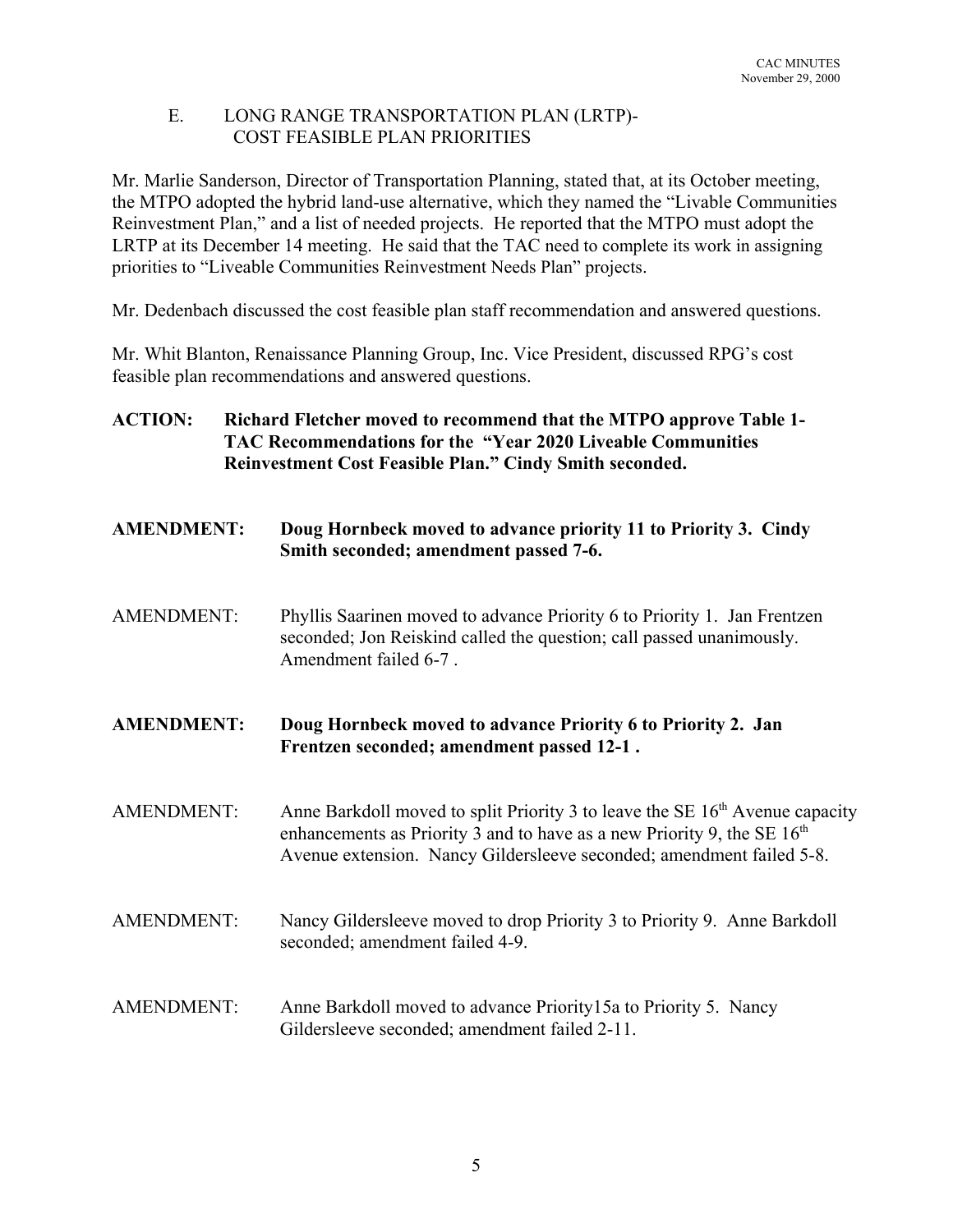## **ACTION AS AMENDED:**

**Richard Fletcher moved to recommend that the MTPO approve Table 3- TAC Recommendations for the "Year 2020 Liveable Communities Reinvestment Cost Feasible Plan." as amended to advance:**

- **1. Priority 11 to Priority 3; and**
- **2. Priority 6 to Priority 2 (Exhibit 1).**

## **Cindy Smith seconded; motion passed 11-2.**

## F. DR. KERMIT SIGMON CITIZEN PARTICIPATION AWARD PROCESS

Mr. Sanderson stated that, in 1997, the MTPO approved the annual Dr. Kermit Sigmon Citizen Participation Award. He said that this award will be presented each year at an MTPO meeting to someone selected by the CAC to be recognized for their contribution to the area's transportation planning process. He asked the CAC to select someone for the award.

**Ms. Phyllis Saarinen nominated Ms. Cindy Smith. Jon Reiskind seconded.**

### **ACTION: Doug Hornbeck moved to close nominations. Richard Briggs seconded; motion passed 11-1.**

Mr. Richard Fletcher asked the committee to reconsider other nominations.

- **ACTION: Anne Barkdoll moved to reopen nominations. Richard Briggs seconded; motion passed unanimously.**
- **Mr. Fletcher nominated Mr. Var Heyl. James Foust seconded.**
- **Ms. Saarinen nominated Mr. Chandler Otis. Anne Barkdoll seconded.**
- **ACTION: Richard Briggs moved to close nominations. Jon Reiskind seconded; motion passed unanimously.**

The Committee voted to select the award recipient.

**It was a consensus of the Committee that the recipients of the Dr. Kermit Sigmon Citizen Participation Award for 2000 be Ms. Cindy Smith and Mr. Var Heyl.**

F2. LONG RANGE TRANSPORTATION PLAN VISION STATEMENT